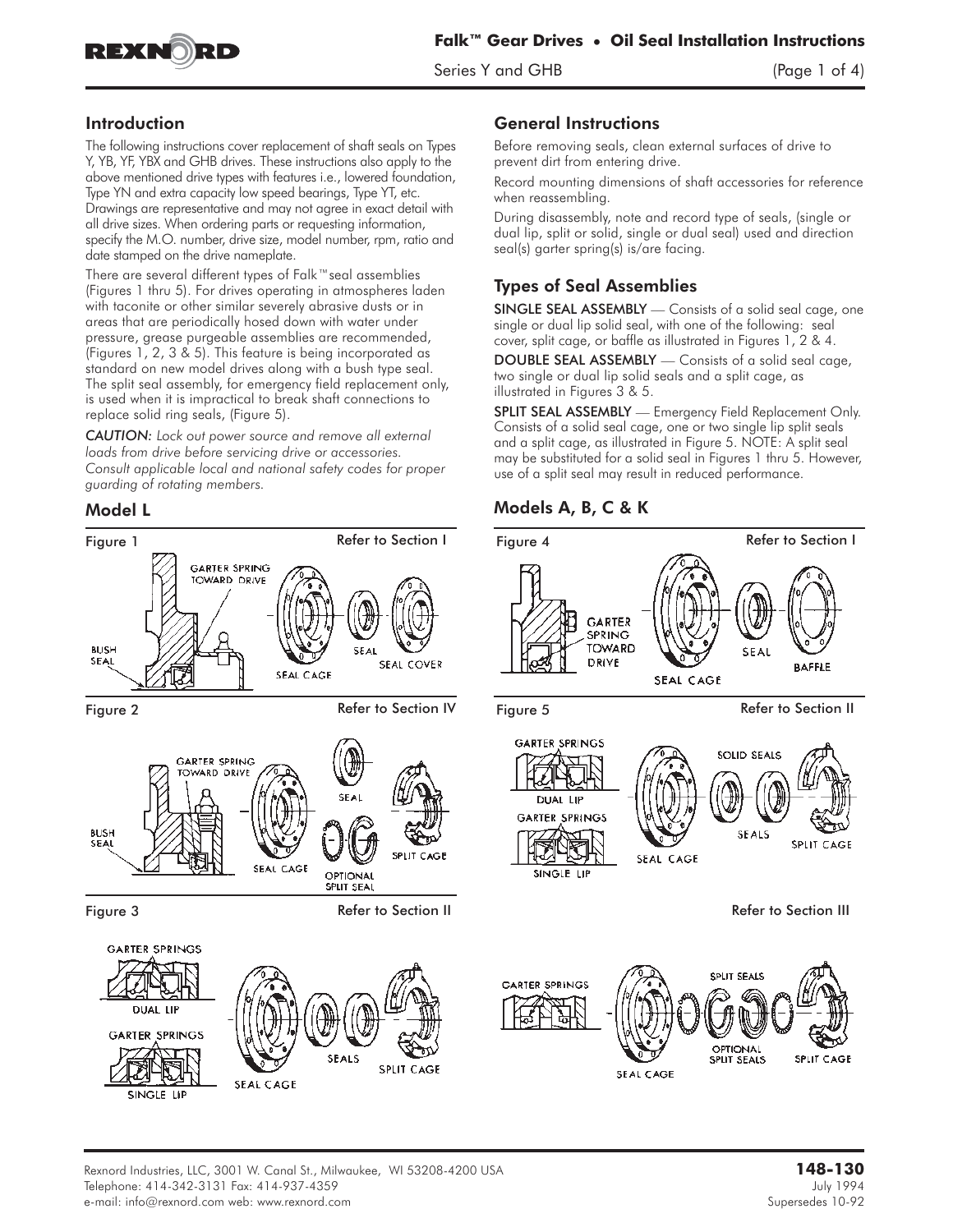(Page 2 of 4) Series Y and GHB



#### Seal Assembly Identification

- 1. Identify your seal assembly by matching all the parts of the assembly with one of Figures 1 thru 5 on Page 1. Make certain you match each part of the assembly as only one of the Figures shown will match.
- 2. Follow the corresponding instructions indicated in the drawing.

## Section I, Figures 1 & 4

- 1. Remove seal cover (Figure 1) or seal baffle (Figure 4).
- 2. Slide a well lubricated piece of smooth brass shim stock under the seal lip to protect the shaft rubbing surface during removal.

*CAUTION: DO NOT mar drive shaft.*

- *3.* If solid seal cage has been removed from drive, block up seal cage and press or drive out seal. Refer to appropriate Disassembly and Assembly Instructions for seal cage installation instructions.
- 4. If seal cage has not been removed from drive, use one of the following procedures for seal removal:
	- A. Cut through the steel casing of the seal in two places 180° apart with a small cold chisel and pry up the metal to form a lip. Grasp the lips alternately with pliers and remove seal, Figure 6.



- B. Punch three equally spaced holes in the steel casing of the seal. Insert three sheet metal screws so the heads remain outside the seal cage. Pry out seal, Figure 7.
- 5. Clean shaft seal rubbing surface.
- Figure 7
- A. PUNCH THREE HOLES IN STEEL CASING.
- B. INSERT SHEET METAL SCREWS.
- C. PRY SEAL LOOSE.



*CAUTION: DO NOT use any abrasive materials on the rubbing surface polished by the seal. New seals will leak if the seal rubbing surface on the shaft is altered or if seal lips are cut.*

- 6. Remove old sealing compound from seal cage bore and recoat with Permatex #3 or equivalent. Generously coat the seal lips and pocket between the lips with #2 ball bearing grease or SAE 40 oil.
- 7. NOTE: Position the garter spring toward the inside of the drive as shown in Figures 1 & 4. Protect seal lips from the sharp edges of the keyway by wrapping a thin, strong paper around the shaft and coating it with grease before sliding the seal into position. Do not expand the seal lips more than .03" diameter.
- 8. Drive seal into seal cage with a square faced cylindrical tool such as a piece of tubing.
- 9. Install seal cover (Figure 1) or seal baffle (Figure 4).
- 10. Coat seal cover (Figure 2) flange with Permatex #3 or equivalent and mount on seal cage. See "PREVENTIVE MAINTENANCE OF GREASE PURGED SEALS," Page 4.
- 11.Reinstall the drive and accessories as instructed in Manual 148-050.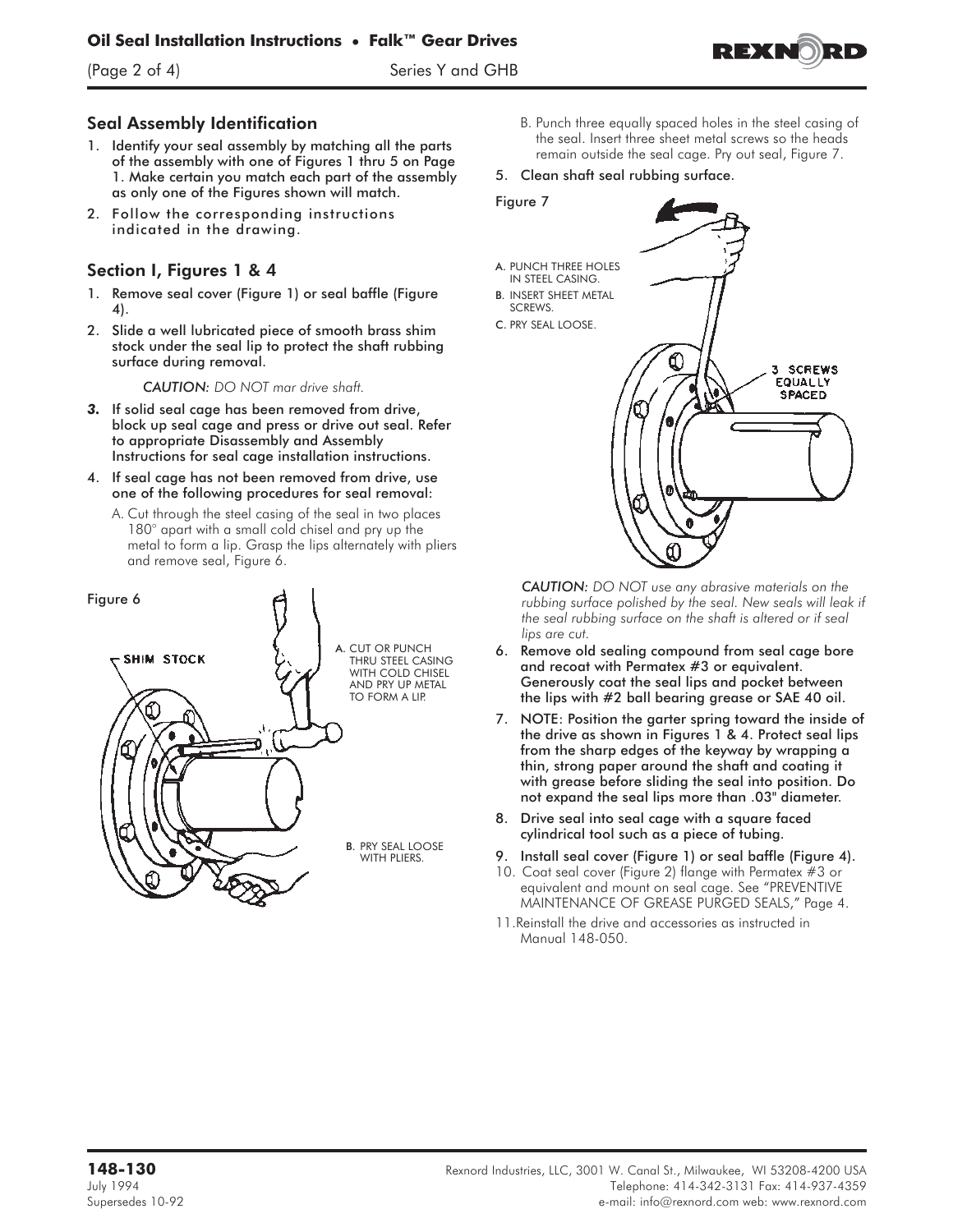**Falk™ Gear Drives • Oil Seal Installation Instructions**

Series Y and GHB (Page 3 of 4)



#### Section II, Figures 3 & 5

- 1. Remove fasteners holding split seal cage halves together and fasteners holding split seal cage to solid seal cage.
- 2. Carefully pry the split seal cage away from the solid seal cage.
- 3. Remove the exposed outer seal.
- 4. Refer to Section 1, Steps 2 thru 8 to remove and reinstall the inner shaft seal.
- 5. Slide the outer seal on the shaft. DO NOT expand the seal lips more than .03" diameter. 5. Slide the outer seal on the shat<br>the seal lips more than .03" dic<br>FIGURE 3 (MODEL L) — Garter sprin<br>inside of drive for both single lip or du<br>FIGURE 5 (MODELS A, B, C & K) —

FIGURE 3 (MODEL L) — Garter springs must face toward the inside of drive for both single lip or dual lip seals.

DUAL LIP SEALS: Garter springs must face toward the inside of drive.

SINGLE LIP SEALS: Garter springs of inner seal must face toward the inside of drive and the outer seal must face toward the outside of drive.

- *6.* Coat split seal cage bore flange face and joints with Permatex #3 or equivalent. Mount each half over outer seal and fasten halves together.
- 7. Pack chamber between inner and outer seal with NLGI #2 bearing grease. Fasten split and solid seal cages together. See "PREVENTIVE MAINTENANCE OF GREASE PURGED SEALS," Page 4.
- 8. Reinstall the drive and accessories as instructed in Manual 148-050.

## Section III, Figure 5

- 1. Remove fasteners holding the split seal cage halves together and fasteners holding the split seal cage to solid seal cage.
- 2. Carefully pry the split seal cage away from the solid seal cage.
- 3. If the outer seal is split, remove it. If the outer seal is a solid ring, cut if off with a tin snips.
- 4. If the inner seal is split, pry it out at the split and remove it.
- 5. If the inner seal is a solid ring, refer to Section 1, Steps 2 thru 4. Cut off loosened inner seal with a tin snips.
- 6. Clean the shaft seal rubbing surface.

*CAUTION: DO NOT use any abrasive materials on the rubbing surface polished by the seal. New seals will leak if the seal rubbing surface on the shaft is altered or if seal lips are cut.*

7. Coat seal surface on shaft and seal rubbing surface with NLGI #2 bearing grease.

- 8. Split seals are furnished with (A) integral finger type springs or (B) detachable garter springs.
	- A. To mount the finger type seal, spread the seal and slip it over the shaft.
	- B. To mount split seals with the detachable garter spring, pass the spring around the shaft and connect the hook and eye ends. Spread the seal apart and slide it over the shaft. Form two welding rods into flat paddles with curved ends. Make certain that the hook and eye are not in line with the seal split, and then tuck the spring into the carrier groove with one paddle. Slide the other paddle around the groove until the spring is fully seated, as illustrated in Figure 8.



- 9. Apply a small amount of Permatex #3 to seal O.D. Install inner seal into seal cage with built-in finger or garter spring toward the inside of the drive. Position the seal split at an angle 45° above the housing split. Place paddles or screw drivers behind the heel of the seal and press the assembly evenly into the seal cage.
- 10. Mount the outer seal on the shaft with built-in finger or garter spring facing the outside of the drive for Models A, B, C and K; mount seal with garter spring toward the inside of the drive for Model L. Position the seal split at an angle 45° above the housing split.
- 11. Coat split seal cage bore flange face and joints with Permatex #3 or equivalent. Mount each half over outer seal and fasten halves together.
- 12. Pack chamber between inner and outer seal with NLGI #2 bearing grease. Fasten split and solid seal cages together. See "PREVENTIVE MAINTENANCE OF GREASE PURGED SEALS," Page 4.
- 13. Reinstall the drive and accessories as instructed in Manual 148-050.